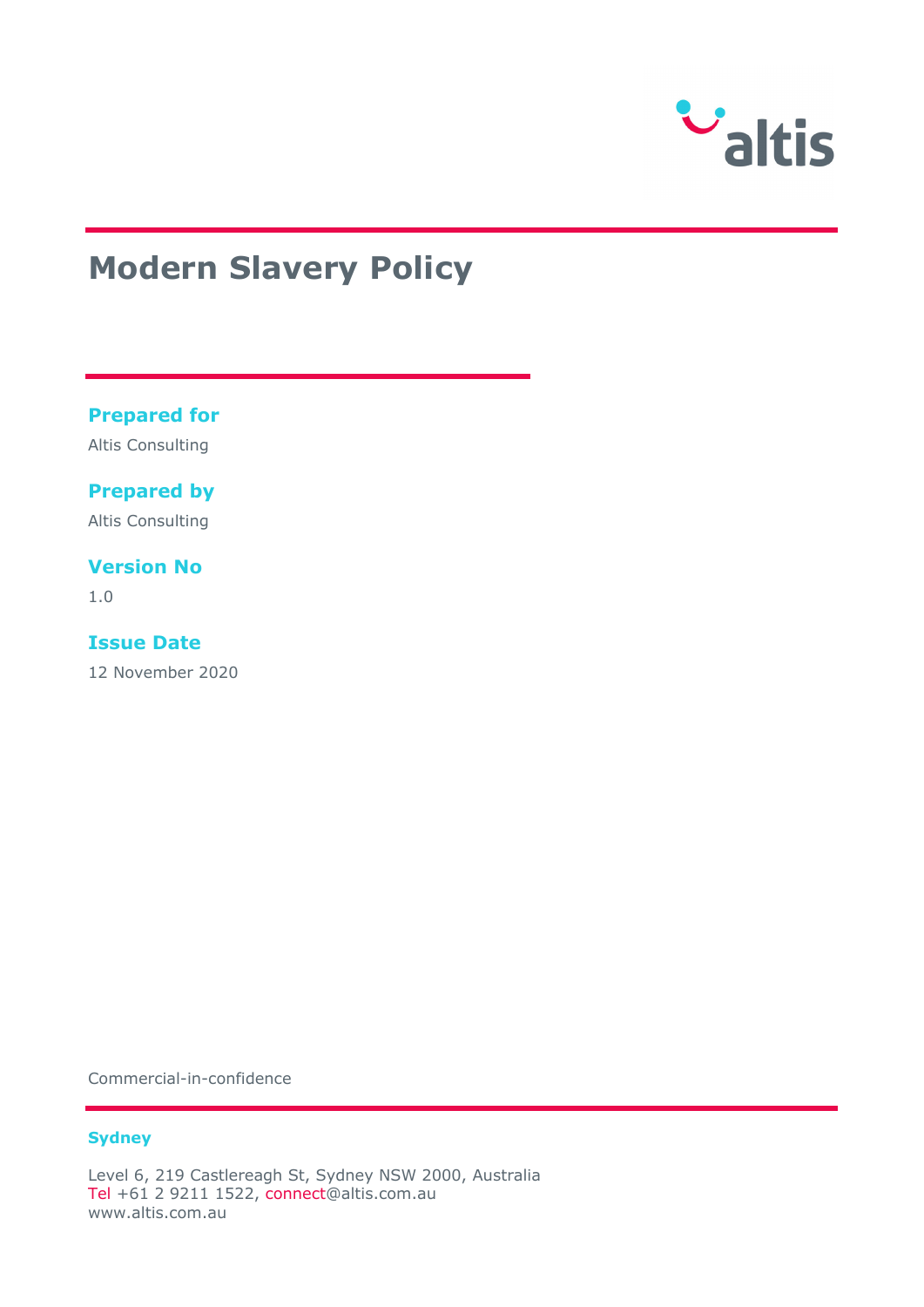

# **Contents**

| 1                       | <b>Scope</b>                                                                  | 3              |
|-------------------------|-------------------------------------------------------------------------------|----------------|
| $\overline{\mathbf{2}}$ | <b>Definitions</b>                                                            | 3              |
| 3                       | <b>What is Modern Slavery?</b>                                                | 3              |
| 4                       | Altis Consulting approach to limiting the risk of<br>modern slavery practices | 4              |
| 4.1                     | Altis Response to Modern Slavery                                              | $\overline{4}$ |
| 4.2                     | Supply Chain                                                                  | 5              |
| 4.3                     | Communications, Engagement and Training                                       | 5              |
| 5                       | <b>Compliance with this Policy</b>                                            | 6              |
| 5.1                     | Breaches/Non-Compliance of This Policy                                        | 6              |
| 6                       | Responding to concerns of modern slavery practices                            | 7              |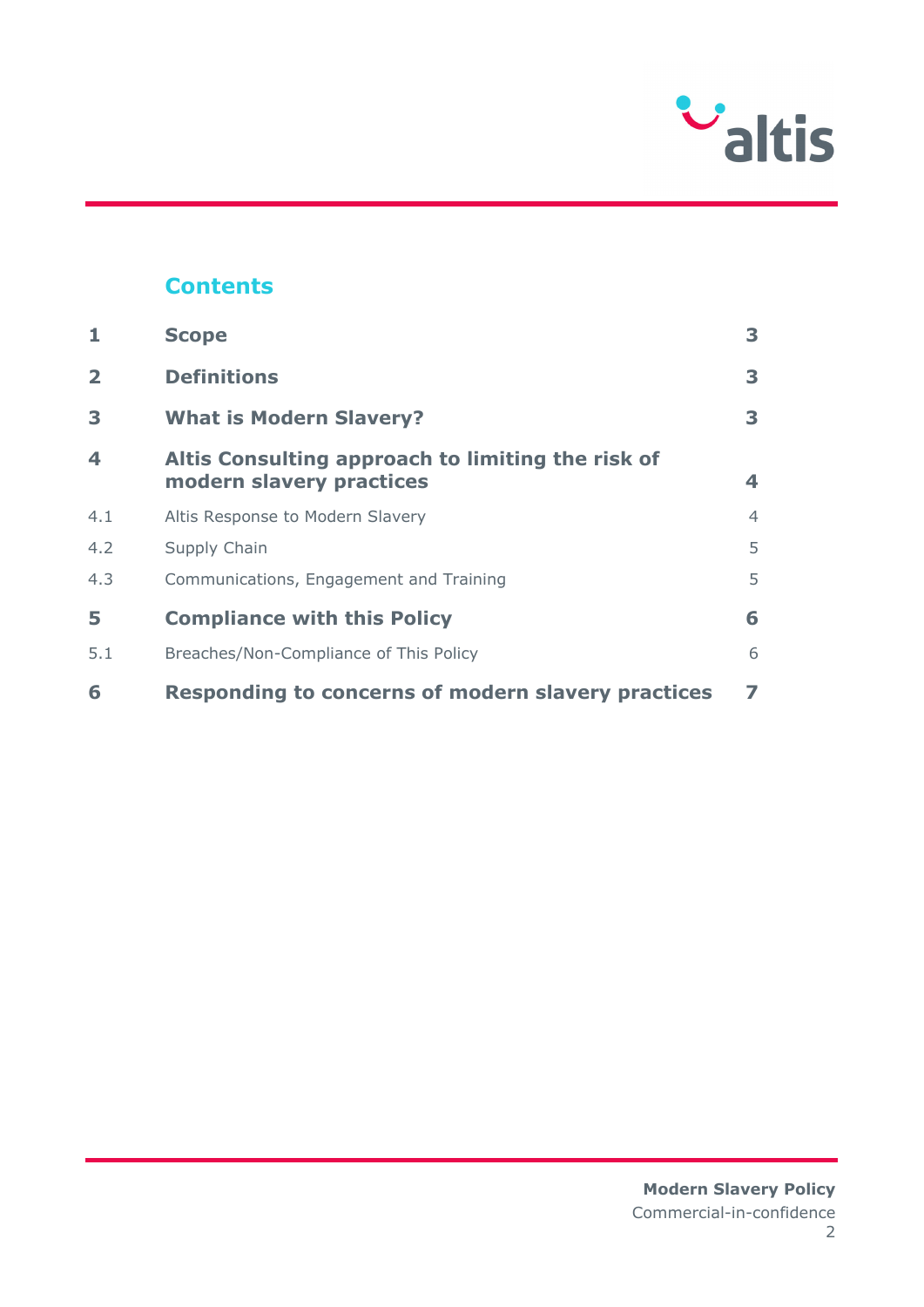

### **1 Scope**

This policy applies to all persons working for Altis Consulting or on our behalf in any capacity, including employees at all levels, contractors, volunteers and third-party representatives. Altis Consulting may amend this policy it at any time.

# **2 Definitions**

**Modern Slavery Act 2018** being the Commonwealth legislation (the Act) enacted by the Parliament of Australia (and may be amended from time to time).

**Modern slavery** for the purposes of this policy is defined as including eight types of serious exploitation and outlined in Section 3.

**Risks of modern slavery practices** means the potential for Altis Consulting to cause, contribute to, or be directly linked to modern slavery through its supply chains and operations.

**Suppliers** is defined as any organisation or person who provides us with goods or services, including their subcontractors, agents, related entities and consultants.

**Supply chains** is defined as the products and services (including labour) that contribute to Altis Consulting own products and services. This includes products and services sourced in Australia or overseas and extends beyond direct suppliers.

# **3 What is Modern Slavery?**

Modern slavery is defined by the Modern Slavery Act (2018) AU and the Modern Slavery Act (2015) UK which include many types of exploitation and can be understood as:

- **trafficking** in persons, which is the recruitment, harbouring and movement of a person for the purposes of exploitation through modern slavery. Exploitation also includes the prostitution of others or other forms of sexual exploitation, forced labour or services, slavery or practices similar to slavery, servitude or the removal of organs;
- **slavery**, which is where the offender exercises powers of ownership over the victim;
- **servitude** which is where the victim's personal freedom is significantly restricted, and they are not free to stop working or leave their place of work;
- **forced labour**, which is where the victim is either not free to stop working or not free to leave their place of work;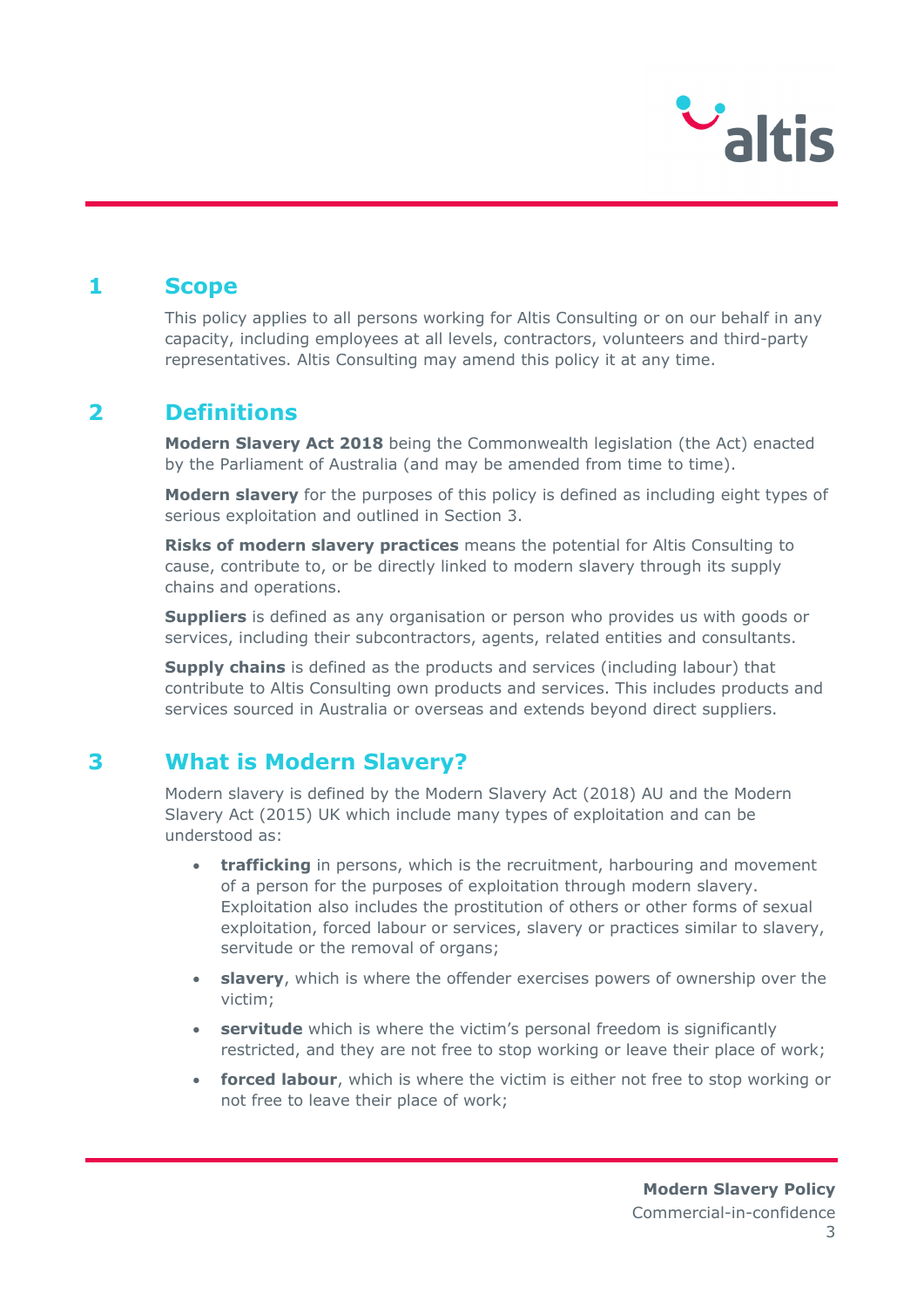

- **forced marriage**, which is where coercion, threats or deception are used to make a victim marry or where the victim does not understand or is incapable of understanding the nature and effect of the marriage ceremony;
- **debt bondage**, which is where the victim's services are pledged as security for a debt and the debt is manifestly excessive or the victim's services are not applied to liquidate the debt, or the length and nature of the services are not limited and defined;
- **the worst forms of child labour**, which involves situations where children are exploited through slavery or similar practices, including for sexual exploitation; or engaged in hazardous work which may harm their health or safety, or used to produce or traffic drugs; and
- **deceptive recruiting for labour or services** which is where the victim is deceived about whether they will be exploited through a type of modern slavery.

#### **It can also extend to:**

- entering a commercial transaction involving a slave;
- exercising control or direction over, or providing finance for, any commercial transaction involving a slave or act of slave trading;
- conducting a business involving servitude or forced labour (including exercising control over the business or providing finance to it);

# **4 Approach to limiting the risk of modern slavery practices**

Altis Consulting will work proactively to reduce modern slavery within our supply chains and operations and we expect all organisations we engage with to do the same.

### **4.1 Response to Modern Slavery**

Altis Consulting does not use or condone, child or forced labour in any of its operations or premises and works to ensure these practices are not present in its workforce or supply chain.

We do not tolerate any form of unacceptable treatment of workers, including but not limited to the exploitation of children, physical punishment or abuse. Altis Consulting abides by all laws and regulations regarding pay practices and the classification of employment according to job level and status.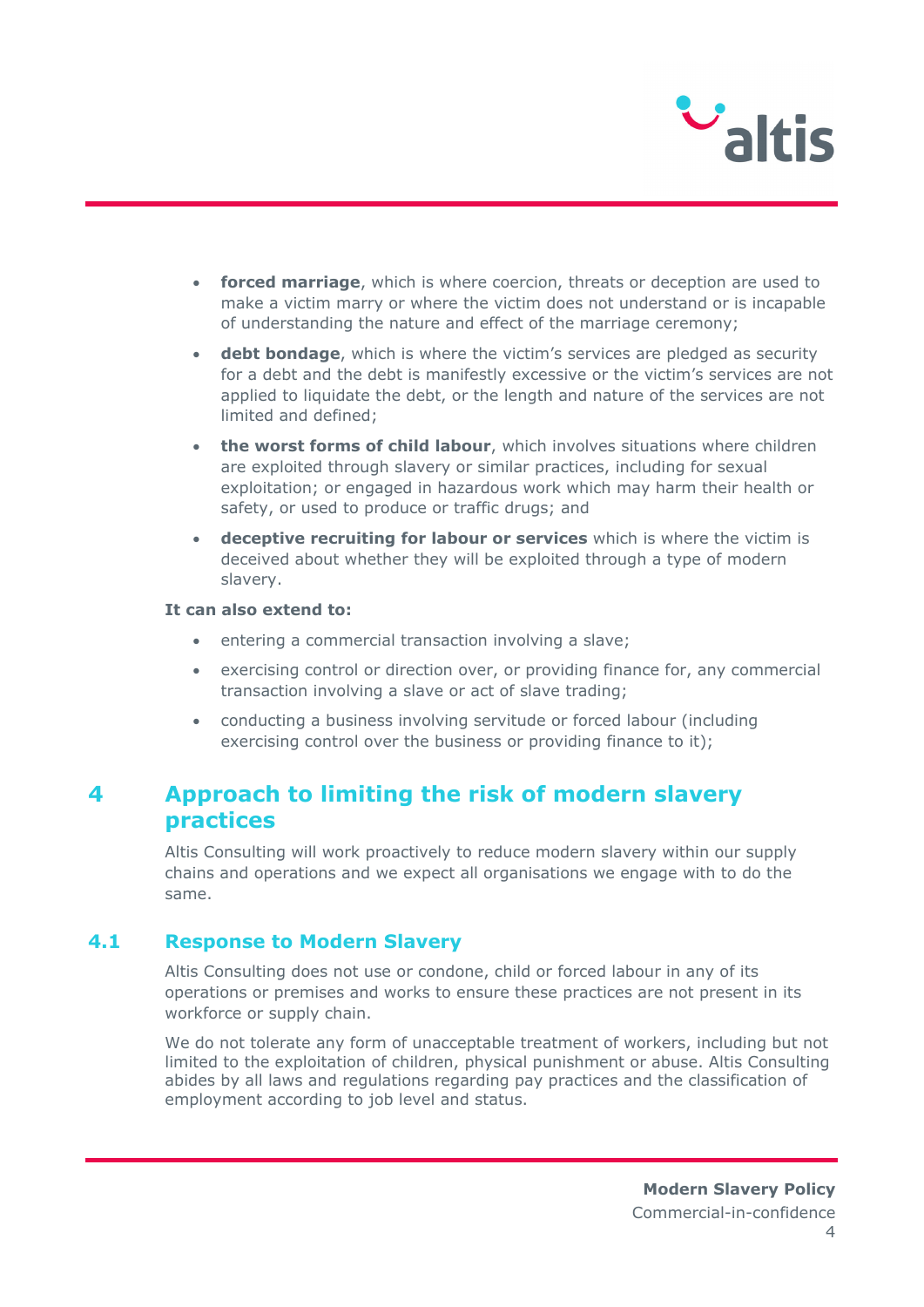

Where Altis is made aware of modern slavery practices in its own business or within its supply chain, Altis will investigate all claims and if valid, resolve the issue in line with the values expressed in this policy.

Altis Consulting provides training with the aim of educating all employees and contractors on signs that could indicate modern slavery, due diligence practices for engaging suppliers, auditing existing suppliers and what action an employee or contractor can take if they have a concern in relation to modern slavery.

Risk assessments are conducted to determine which parts of the business and supply chains are most at risk from modern slavery to ensure focus on those areas.

This policy will be used to underpin and inform any statement on modern slavery that Altis is required to produce because of legislative requirements in any country in which Altis Consulting operates.

### **4.2 Supply Chain**

We expect all existing and new suppliers to comply with the principles set out in our Modern Slavery statement and policy. Fundamental to this document is an expectation that all Suppliers operate in full compliance with the laws and regulations in the jurisdiction where the goods are sourced, procured or services are performed.

Suppliers must use best endeavours to ensure that there is no modern slavery in their supply chains and operations. In the event, suppliers identify any occurrence of, or material risk of modern slavery in their supply chains or operations they are to take practical and effective steps to address that occurrence or risk. Suppliers must notify Altis Consulting as soon as practicable of any occurrence of, or material risk of modern slavery they have identified and notify relevant authorities where appropriate.

Our commitment within the supply chain:

Altis expects its suppliers to have similar values to the company in relation to modern slavery.

Altis engages with suppliers to promote and support anti-slavery practices throughout the company's supply chain.

Altis is committed to introducing anti-slavery obligations in all supplier contracts.

#### **4.3 Communications, Engagement and Training**

Altis Consulting team members will be provided communications and training opportunities to enhance their understanding of the causes and humanitarian impact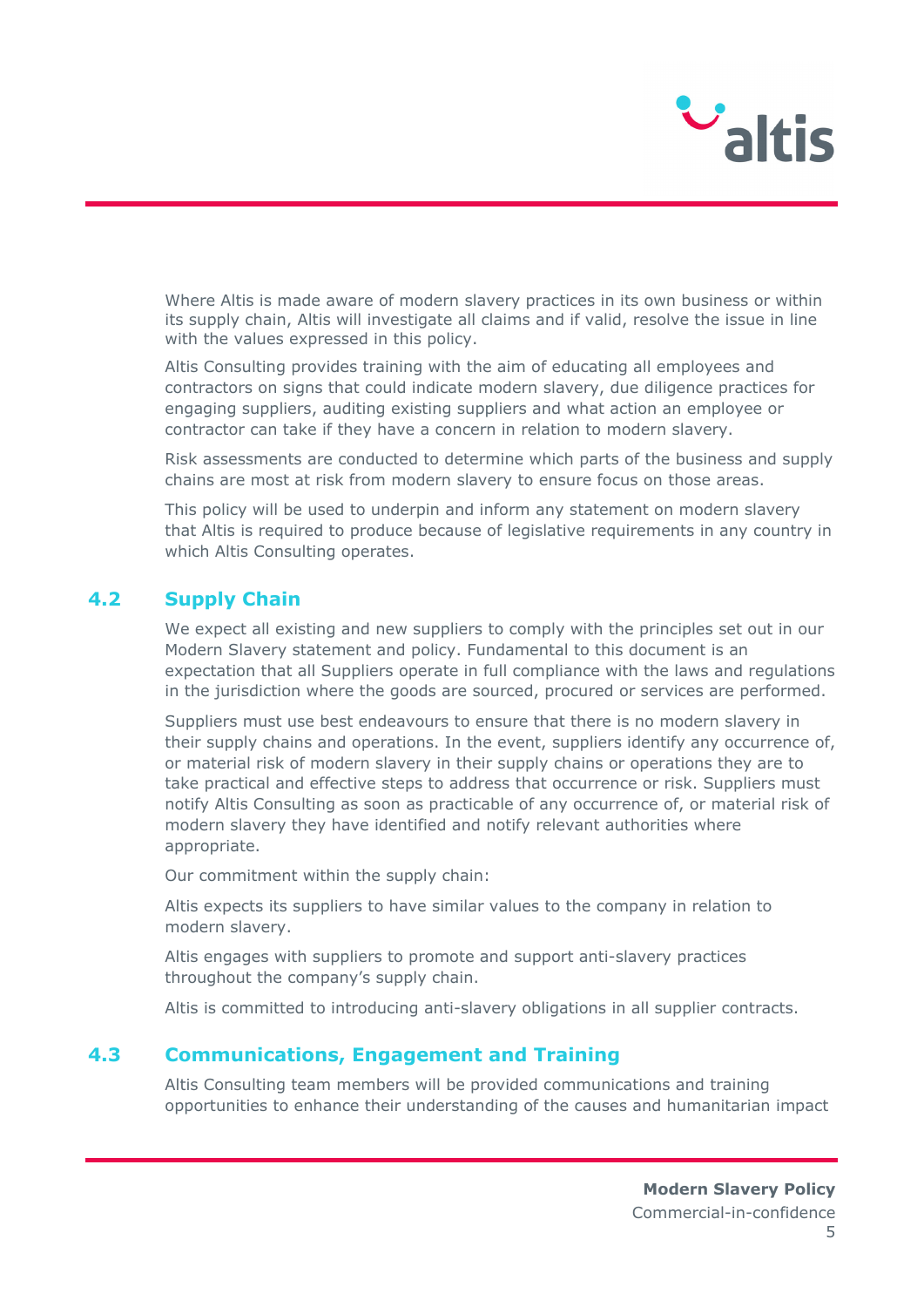

of modern slavery, this policy and our approach to limiting the risk of modern slavery within our supply chains and operations.

Altis Consulting team members who initiate and/or periodically review relationships with third parties are provided with training to apply the central and whole of organisation due diligence tool and processes.

Training on this policy, and on the risk our business faces from modern slavery in its supply chains, will be provided as necessary. Our zero-tolerance approach to modern slavery must be communicated to all suppliers, contractors, and business partners at the outset of our business relationship with them and reinforced as appropriate thereafter.

# **5 Compliance with this Policy**

You must ensure that you read, understand, and comply with this policy. The prevention, detection and reporting of modern slavery in any part of our business or supply chains is the responsibility of all those working for us or under our control.

You are required to avoid any activity that might lead to, or suggest, a breach of this policy. You must notify your manager as soon as possible if you believe or suspect that a conflict with this policy has occurred or may occur in the future.

You are encouraged to raise concerns about any issue or suspicion of modern slavery in any parts of our business or supply chains of any supplier tier at the earliest possible stage. If you believe or suspect a breach of this policy has occurred or that it may occur, you must notify your manager.

If you are unsure about whether an act, the treatment of workers more generally, or their working conditions within any tier of our supply chains constitutes any of the various forms of modern slavery, raise it with your manager.

We aim to encourage openness and will support anyone who raises genuine concerns in good faith under this policy, even if they turn out to be mistaken. Altis is committed to ensuring no one suffers any detrimental treatment as a result of reporting in good faith their suspicion that modern slavery of whatever form is or may be taking place in any part of our own business or in any of our supply chains.

#### **5.1 Breaches/Non-Compliance of This Policy**

Any breach of this policy will be taken seriously and dealt with on a case by case basis.

A breach of this policy by an employee may lead to disciplinary action being taken in accordance Altis Consulting's disciplinary policy. Serious breaches may be regarded